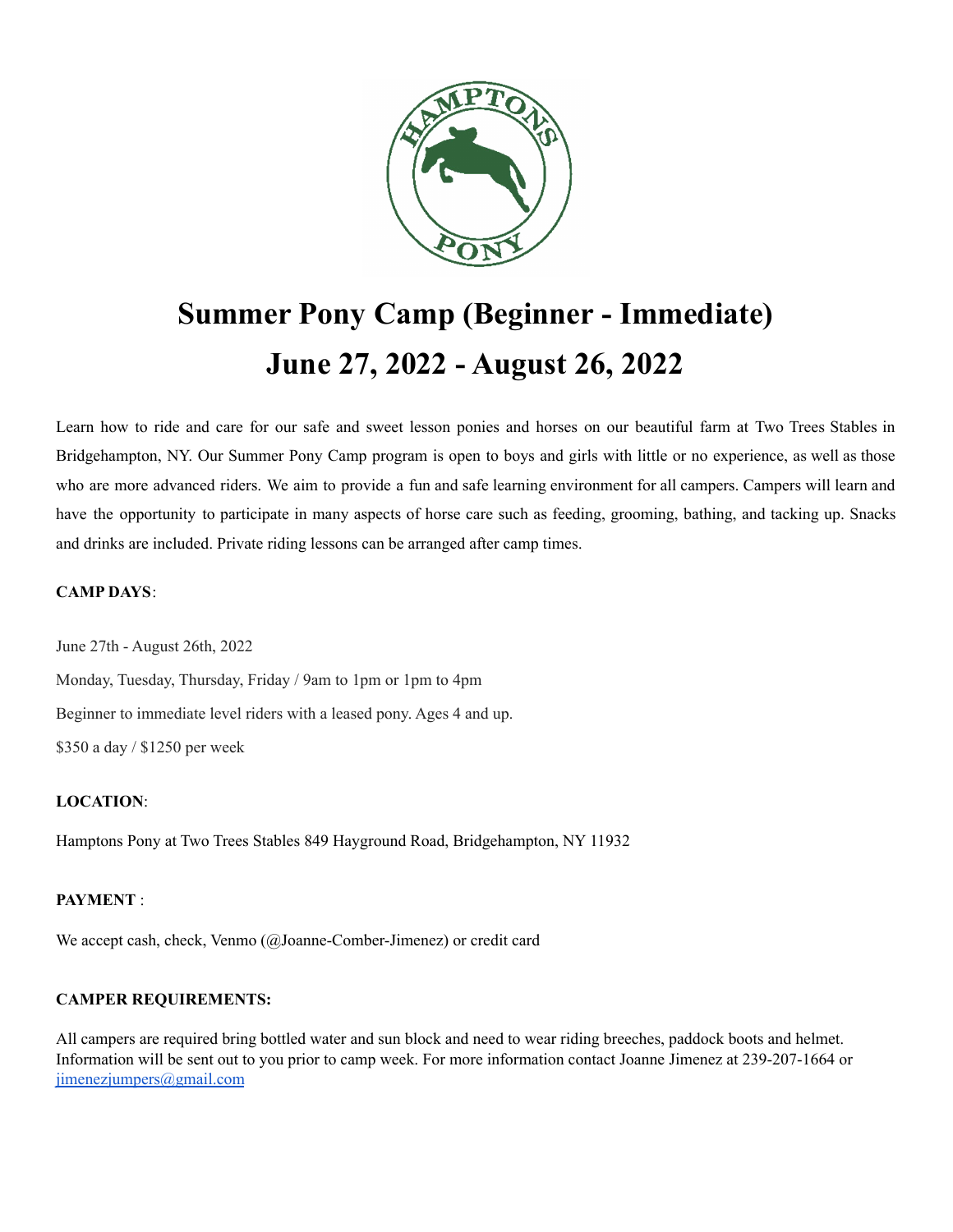## HAMPTONS PONY SUMMER CAMP REGISTRATION FORM

| Riders Name:                                                                       |
|------------------------------------------------------------------------------------|
| Parents Name:                                                                      |
| City, State, Zip Code:                                                             |
| Contact Number:                                                                    |
| Email                                                                              |
| Riders Experience & Age                                                            |
|                                                                                    |
| Camp Sessions: Please write which pony camp and days you would like to sign up for |
|                                                                                    |
|                                                                                    |

Any Food Allergies/Medications